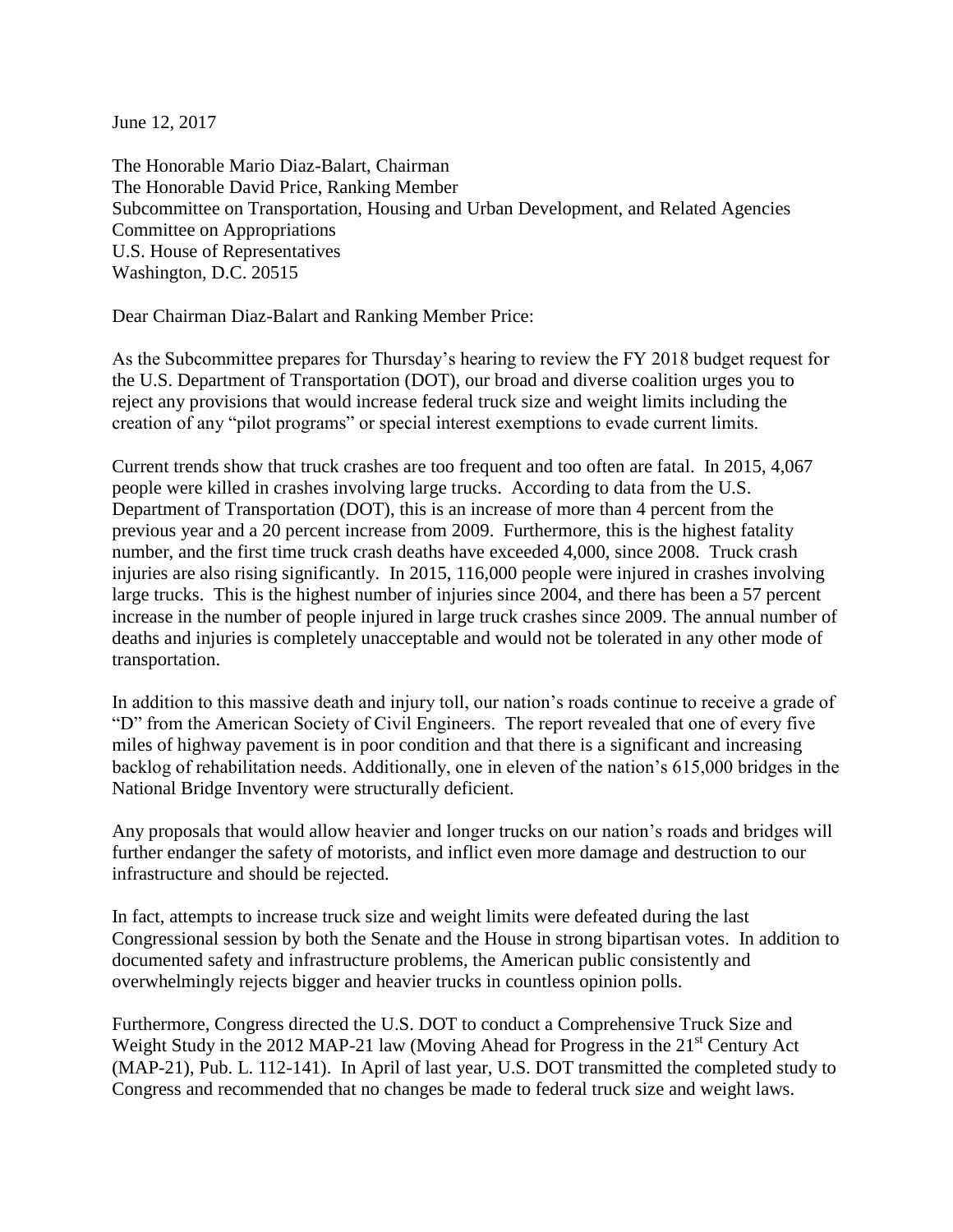Trucks heavier than 80,000 pounds have a greater number of brake violations, which are a major reason for out-of-service violations. Alarmingly, trucks with out-of-service violations are 362 percent more likely to be involved in a crash, according to a North Carolina study by the Insurance Institute for Highway Safety (IIHS). Tractor-trailers moving at 60 mph are required to stop in 310 feet – the length of a football field – once the brakes are applied. Actual stopping distances are often much longer due to driver response time before braking and the common problem that truck brakes are often not in top working condition. In 2016, violations related to tires and/or brakes accounted for five of the top ten most common vehicle out-of-service violations. Moreover, increasing the weight of a heavy truck by only 10 percent increases bridge damage by 33 percent. The Federal Highway Administration (FHWA) estimates that the investment backlog for bridges, to address all cost-beneficial bridge needs, is \$123.1 billion. The U.S. would need to increase annual funding for bridges by 20 percent over current spending levels to eliminate the bridge backlog by 2032.

The study also found that introducing double 33 foot trailer trucks, known as "Double 33s," would be projected to result in 2,478 bridges requiring strengthening or replacement at an estimated one-time cost of \$1.1 billion. It is important to note that this figure does not account for the additional, subsequent maintenance costs which will result from longer, heavier trucks. Moreover, double trailer trucks have an 11 percent higher fatal crash rate than single trailer trucks. They also require more stopping distance, take more time to pass, have bigger blind spots, cross into adjacent lanes and swing into opposing lanes on curves and when making right angle turns. Simply put, bigger trucks mean bigger safety problems.

We strongly oppose any so-called "pilot program" to allow heavier trucks in a select number of states because it opens the flood gates to widespread disregard for well-researched and wellsupported national policies. The piecemeal approach also makes enforcement and compliance more difficult, burdens states with reasonable truck weights to succumb to pressure for higher weights, and creates deadly and costly consequences for highway safety and infrastructure.

Despite misleading claims to the contrary, research and experience shows that allowing bigger, heavier trucks will not result in fewer trucks. Since 1982, when Congress last increased the gross vehicle weight limit, truck registrations have increased 95 percent. The U.S. DOT study also addressed this assertion and found that any potential mileage efficiencies from use of heavier trucks would be offset in just one year.

Annual truck crash fatalities are equivalent to a major airplane crash every other week of the year. Any change overturning current truck size and weight laws will further strain and erode our crumbling infrastructure, present dire safety risks and disrupt efficient intermodal freight transportation. It is critical that any proposals which would increase the size or weight of trucks be rejected, including pilot programs and measures to preempt state limits. Thank you for your consideration of our position.

Sincerely,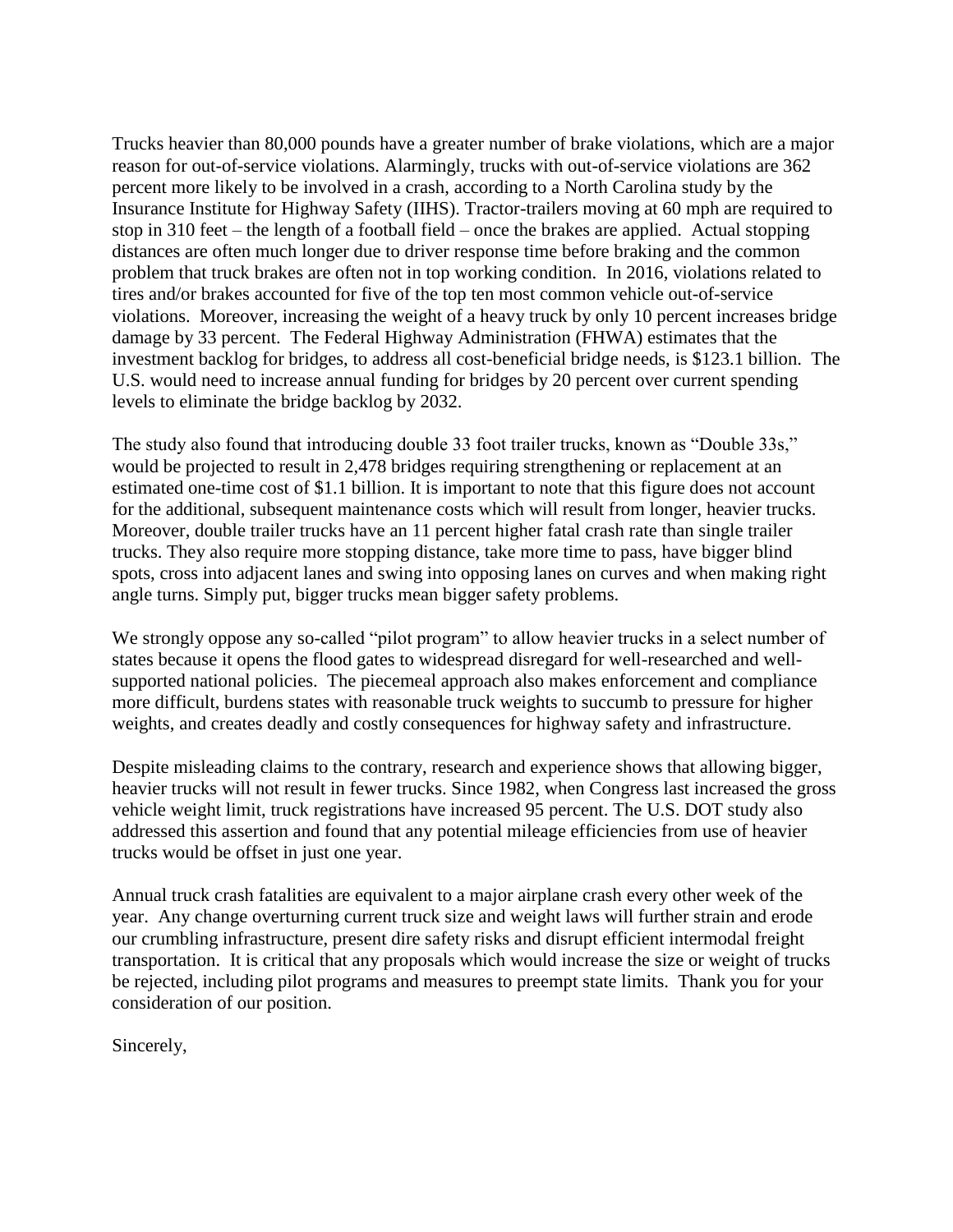Joan Claybrook, Chair Citizens for Reliable and Safe Highways and Former Administrator, National Highway Traffic Safety Administration

Jacqueline Gillan, President Advocates for Highway and Auto Safety

Georges C. Benjamin, MD, Executive **Director** American Public Health Association

Chuck Baker, President National Railroad Construction and Maintenance Association

John Lannen, Executive Director Truck Safety Coalition

Dave Tennent, Executive Director and CEO Railway Engineering-Maintenance Suppliers Association

Jack Gillis, Director of Public Affairs Consumer Federation of America

Andrew McGuire, Executive Director Trauma Foundation

Michael Drudy, Executive Director Railway Systems Suppliers, Inc.

Michael Brooks, Acting Director Center for Auto Safety

Linda Wilburn Weatherford, OK Board Member, PATT Mother of Orbie Wilburn Killed in a truck crash 9/2/02

Gary Wilburn Weatherford, OK Volunteer, Truck Safety Coalition Father of Orbie Wilburn Killed in a truck crash 9/2/02

James P. Hoffa, General President International Brotherhood of Teamsters

Thomas D. Simpson, President Railway Supply Institute

John Risch, National Legislative Director SMART-TD (UTU)

Karen Wiley, MSN, RN, CEN, 2017 President Emergency Nurses Association

Linda Bauer Darr, President American Short Line and Regional Railroad Association

Dominick L. Stokes Vice President for Legislative Affairs Federal Law Enforcement Officers Association

Steve Owings, Co-Founder Road Safe America

Daphne Izer, Founder Parents Against Tired Truckers (PATT)

Brad Roseberry, Vice President Coalition Against Bigger Trucks

Janette Fennell, Founder and President KidsAndCars.org

Ed Slattery Lutherville, MD Board Member, PATT Husband of Susan Slattery Killed in a truck crash 8/16/10 Sons Matthew & Peter Slattery critically injured

Morgan Lake Sunderland, MD Volunteer, Truck Safety Coalition